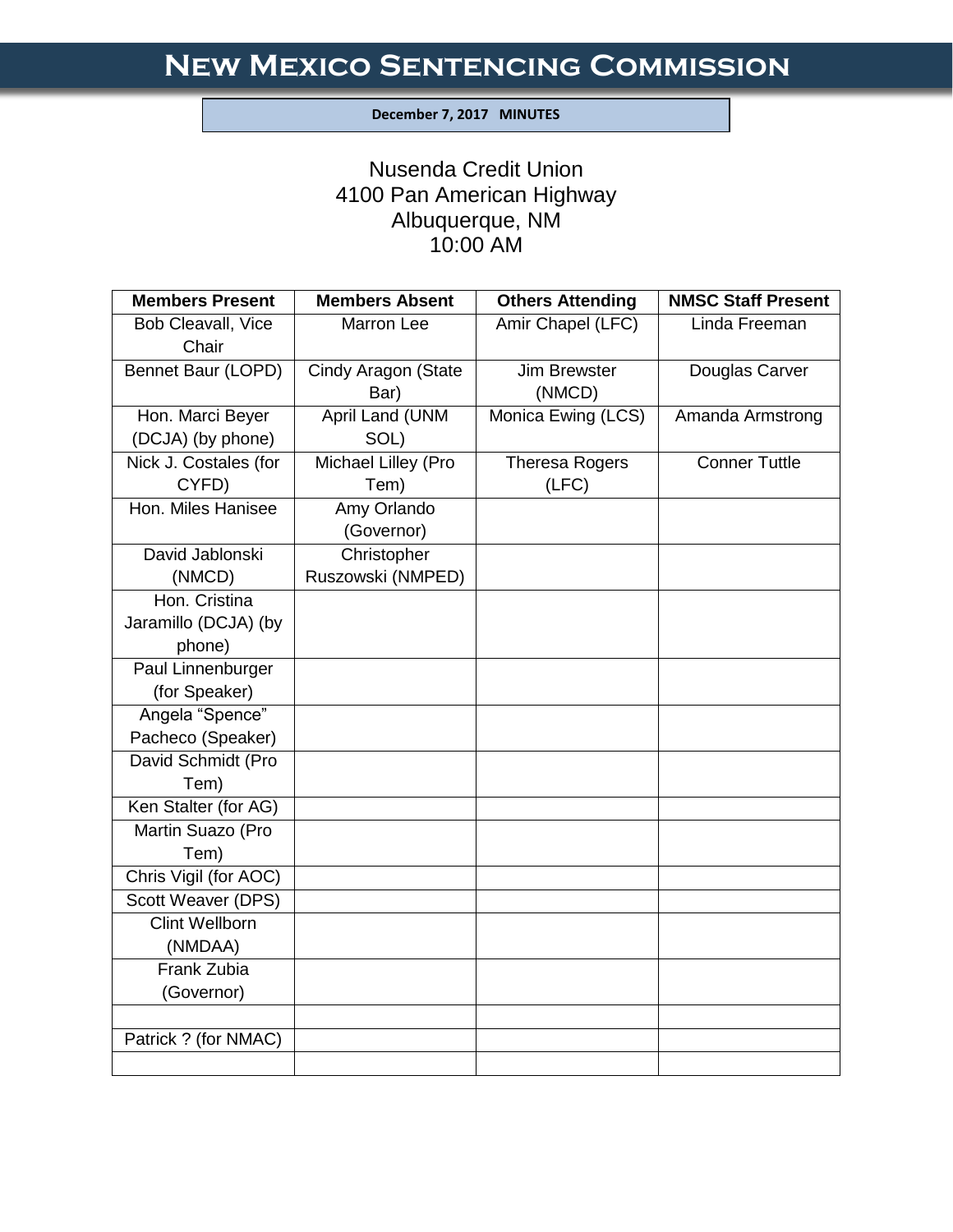**I. Welcome:** The meeting began at 10:05 a.m. Vice Chair Bob Cleavall welcomed members, guests, and staff to the meeting.

**II. Approval of Minutes:** The minutes of the August 23, 2017 meeting were approved.

#### **III. Staff Report:**

NMSC Executive Director Linda Freeman noted that Judge Cristina Jaramillo and Judge Marci Beyer had been appointed to the commission by the New Mexico District Judges Association.

Executive Director Freeman informed the commission that the NMSC staff and the Statistical Analysis Center were moving from their present location to a building towards the center of the University of New Mexico campus as the present location, shared with the rest of the Institute for Social Research, was overcrowded and had some physical plant issues.

Executive Director Freeman discussed the success of the 2017 National Association of Sentencing Commissions Conference, which was hosted by the NMSC.

Executive Director Freeman discussed the FY 2017 audit for the Commission. The audit resulted in one material weakness regarding adequate reporting of contract revenue; this involved the complexities of the different UNM accounting systems and the state's SHARE system.

Executive Director Freeman also reported on the FY 2019 budget request. The NMSC requested a flat budget of \$499,600. The initial hearing on this request went well; the full hearing is scheduled for January 10, 2018.

Executive Director Freeman reported for the Sex Offender Management Board. She discussed the intended scope for the Board. The board intends, to extend an invitation to New Mexico's tribes for collaboration on sex offender management, to enable discussion with the Otero sex offender facility, and to pursue research and communication on the use of risk assessments throughout the criminal justice system on sex offenders. The NMSC staff will also begin an updated sex offender recidivism study.

Executive Director Freeman gave an update on the research the NMSC has conducted. The Prison Population report was presented to the Legislature's interim Courts, Corrections, and Justice Committee in September. The County Detention Act report will have its disbursements made in January. The Controlled Release report is on the NMSC website. The Earned Meritorious Deductions report is with the Corrections Department for review. The Commission has also worked with the Legislative Finance Committee on their report evaluating Drug Courts; Maria Griego of the LFC offered to brief the Commission on their findings. Finally, the Commission is progressing on its evaluation of the Santa Fe LEAD program, due to be completed in late Spring or early Summer.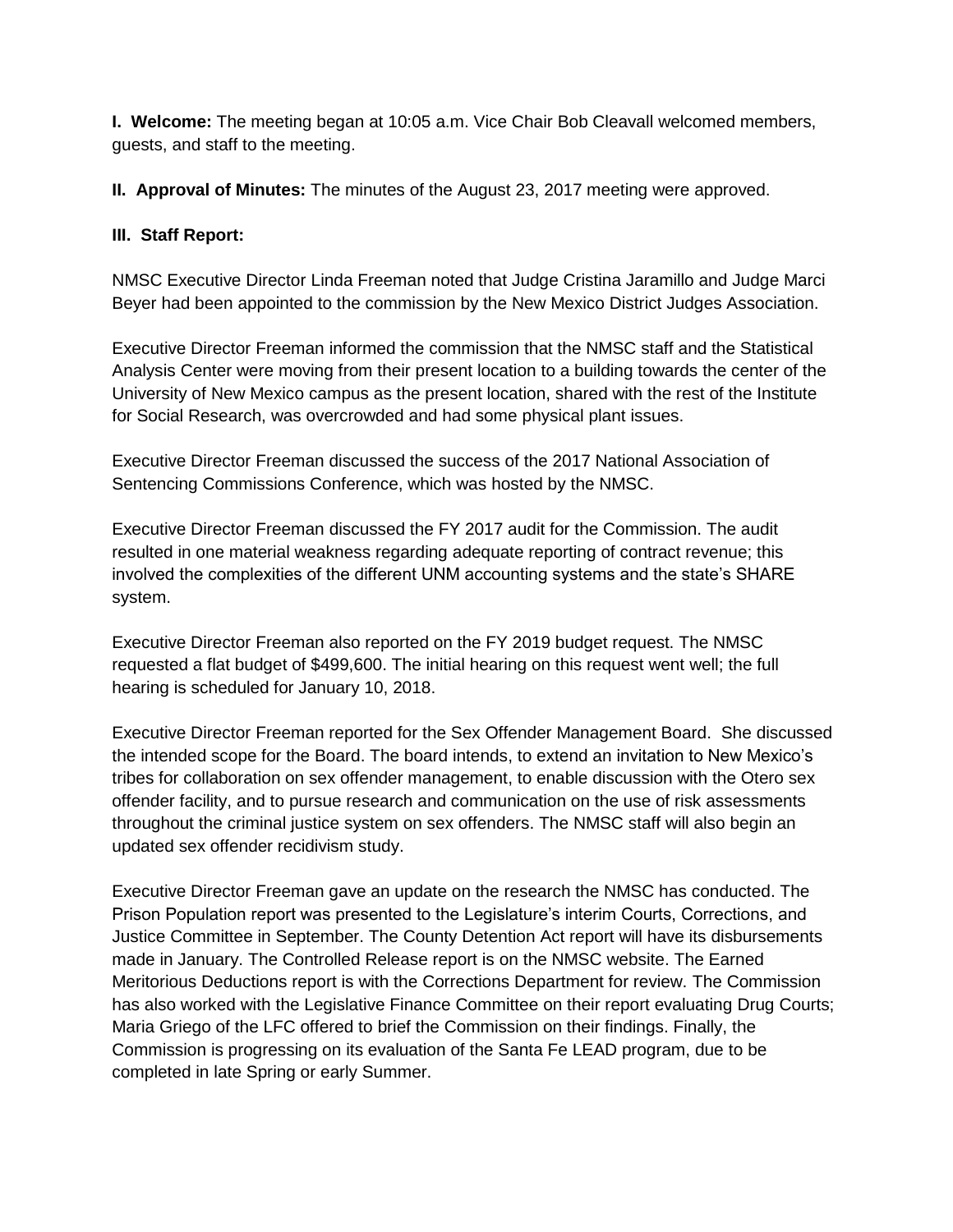# **IV. Discussion of criminal and juvenile justice proposals likely to be introduced during the 2018 Legislative Session:**

NMSC Deputy Director Douglas Carver gave summaries of the criminal justice-related bills that had been endorsed by the Courts, Corrections, and Justice Committee. The endorsed bills concerned the following:

- 1. Revised DWI blood test requirements;
- 2. Appropriation study needs for trafficking victims;
- 3. Appropriation services for trafficking victims;
- 4. Liquor excise tax distribution for Drug Courts; and
- 5. Bail presumption leaving scene of an accident.

### **V. Report from the Legislative Committee:**

Martin Suazo, Chair of the Legislative Committee, updated the Commission on the work of the Committee. He noted that the first meeting would be January 23, 2018, at 10:00 a.m. in the conference room of the Administrative Office of the Courts in Santa Fe, and then would meet for every Tuesday afterwards for the remaining of the Legislative Session.

# **VI. Report from the Justice Information Sharing Council:**

Regina Chacon, Chair of JISC, updated the Commission on the work of the Council. She discussed the presentation given at JISC's last meeting concerning the criminal history clearinghouse, which was created to support the bail bond amendment. The reports are drawn from a variety of criminal justice databases, and is now in use in 21 counties in the state.

### **VII. Report from the Juvenile Committee:**

Bob Cleavall, Chair of the Legislative Committee, updated the Commission on the work of the Committee. He noted that the committee has mental health issues as one of its top priorities. The recent meetings gave insight on these issues, with reports from the LFC and from Bryce Pittenger of the Behavioral Health Division of the Children, Youth and Families Department. The Committee also heard presentations from the Bernalillo County Sherriff's Office about their GHOST Unit, which combats human trafficking of youth, and their School Resource Officers. The next meeting of the Committee will be in March.

### **VIII. Report from the Sex Offender Management Board:**

Deputy Director Carver updated the Commission on the work of the Board. There was a wideranging discussion of the use of risk and needs assessments in sex offender treatment. Three action items were outlined for NMSC staff: 1) provide a review of assessments for sex offenders from the SMART office; 2) provide the Board a summary of the past five years of legislative changes to sex offender statuses; and 3) provide an overview of the cases involving sex